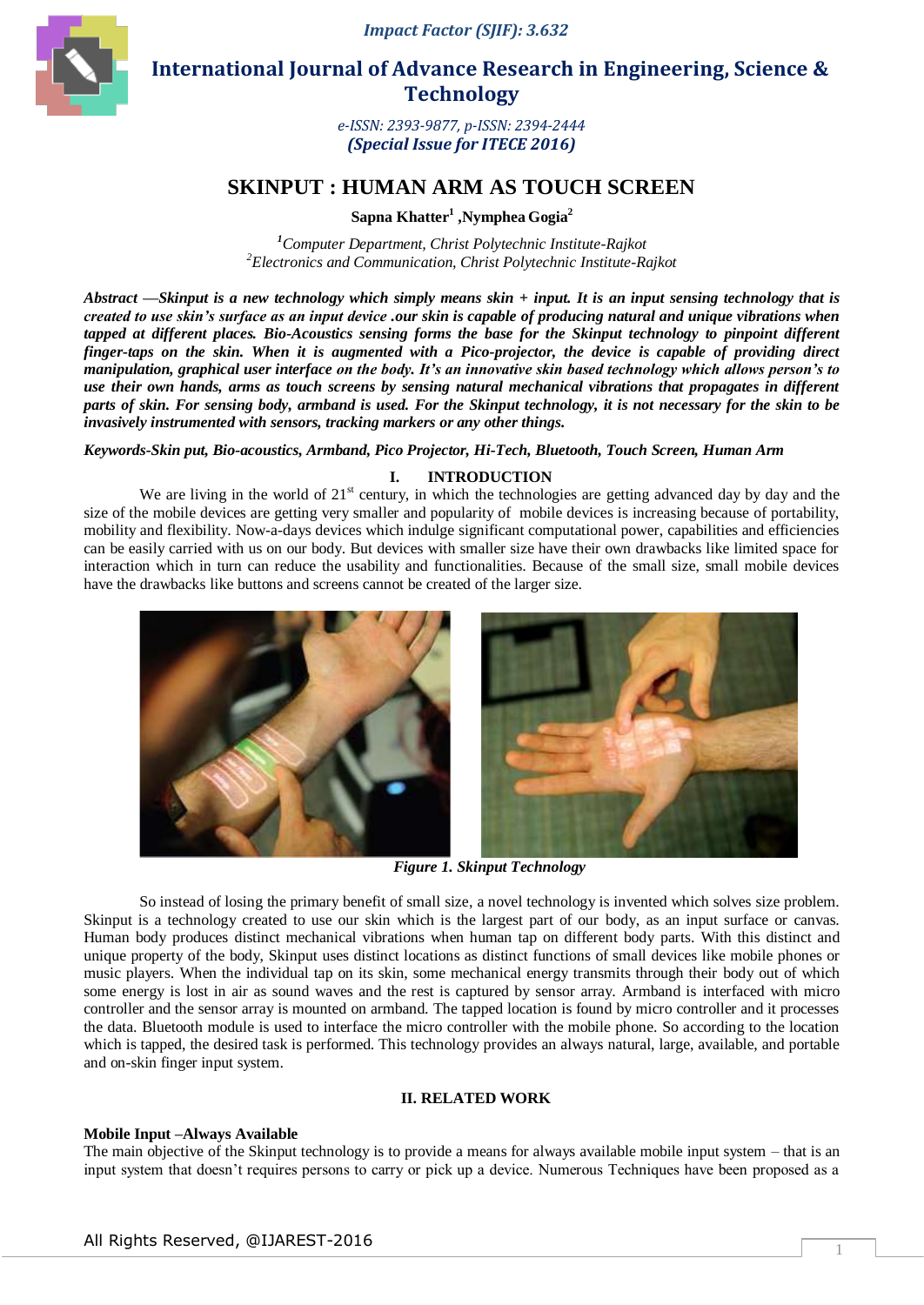solution to this problem. Technologies which use computer vision as their base are very famous which in turn are very expensive and capable of making an error in mobile scenarios or depends on awkward instrumentation of the hands for the enhanced performance.

For always available mobile input, speech input is a logical choice, but it is limited in its precision in undetermined acoustic environment, suffers from privacy and scalability issues in shared environment and may interfere with cognitive jobs more than manual interface.

Other techniques have taken the form of wearable computing which involves a physical input device built in a form considered to be part of individual's clothing but it can be uncomfortable and clumsy to haptic sensation.

#### **Bio-Sesnsing**

Skinput technology uses maximum the natural acoustic conduction characteristics of the person's body to provide an input system and so it is related to earlier work carried out in the use of the biological signals for computer input.

### **Acoustic Input**

Skinput technology is inspired by a system that uses acoustic transmission through input surface. Acoustics is a branch of physics that deals with the characteristics of sound. An novel input technology that allows the skin to be used as a finger input surface. A wearable armband which is non invasive and which can be easily removed was developed by the researchers to capture acoustics information.

### **Skinput**

Skinput is a new technology that permits the skin to be used as a finger input surface, like a touch screen. In this technology the focus is mainly on our arms, although the technology can be applied elsewhere. Arms can work as attractive area as it provides large surface area for interaction, including a contiguous and flat area for projection. More precise the hands and the forearms contain a complex tacked together of bones that raises acoustics uniqueness of different locations. A wearable armband which is non invasive and which can be easily removed was developed by the researchers to capture acoustics information.

### **Bio-acoustics**

When a skin is tapped by fingers, various unique forms of acoustic energy are generated. Some energy is radiated into the air as sound waves and not being captured by the Skinput technology. Among the acoustics energy propagated through the arm, the most ready and visible are transverse waves, created by displacement of skin from a finger impact.

#### **Pico-Projector**

Pico-Projector is dedicated as Output device that shows menu. To display the project Pico-projector is employed in camera and mobile. Pico projectors are tiny battery powered projectors, small as a mobile phone .Pico- projectors can even be embedded inside mobile phones or digital cameras .Pico-projectors are small, but they can show large displays (sometimes up to 100").



*Figure 2. Pico-Projector*

# **III. WORKING**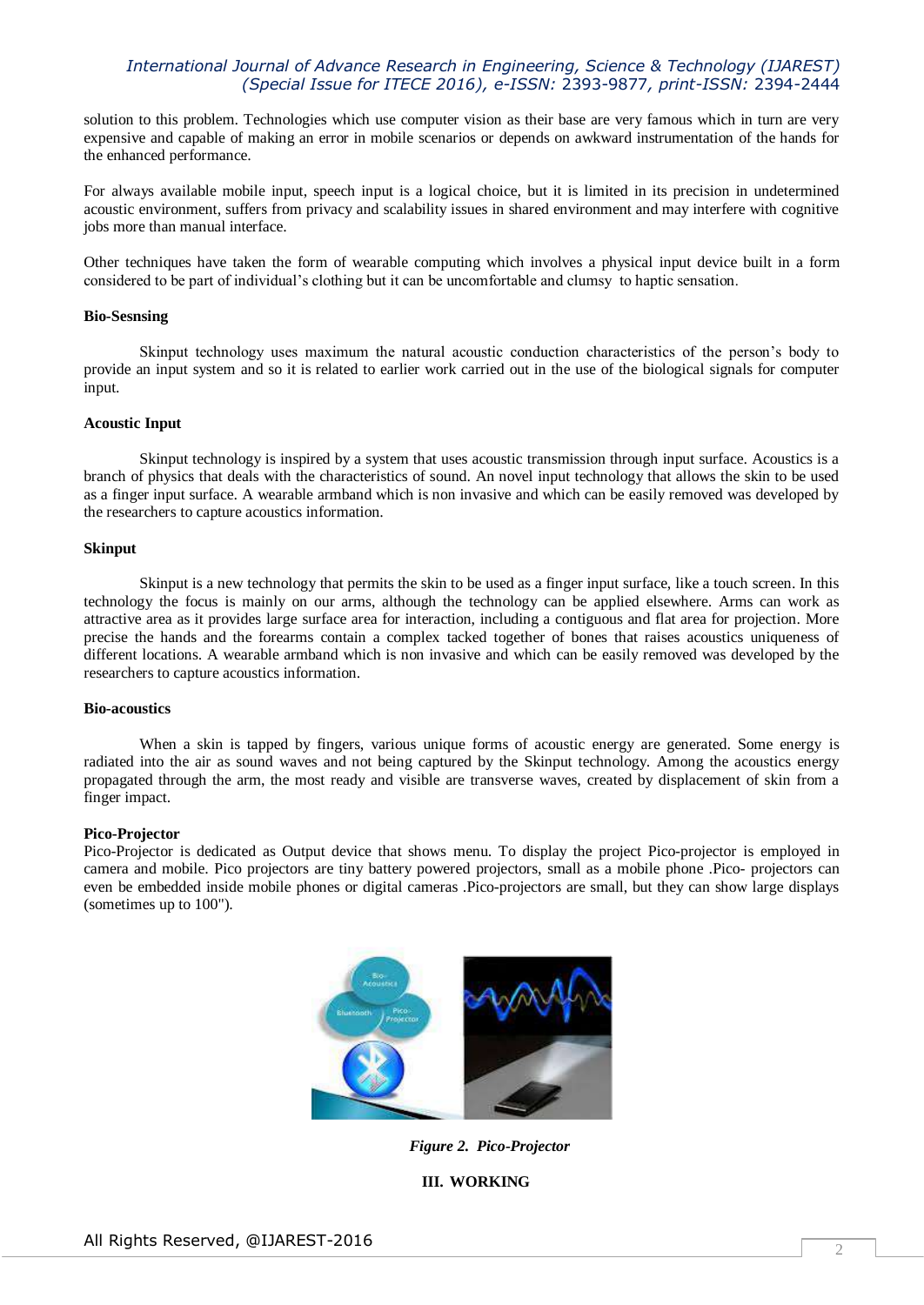- (1) Skinput technology is an input bio-acoustic sensing technology that permits our body to be uses as a finger input surface which doesn't needs any electronics to be placed on the skin.
- (2) Acoustic information is used by Skinput technology, to capture information a wearable arm band is used which is non-invasive and easily removable.
- (3) To segment, analyze, distinguish and classify bioacoustics signals, Skinput sensors and processing techniques are used and studied in this section.
- (4) Working of Skinput technology is based on acoustics signals through density of tissues.
- (5) When the finger taps the arm skin translates through the sensors into an instruction on a menu.
- (6) The graphical user interface is displayed on individual's hand or arm, wherever display is set up to be located, and from this point you can use it like a mobile phone. Arm is suitable and better because the graphical display on arm is about 200 times bigger.
- (7) You can use Skinput to operate and control your mobile phone, iPod, etc, with just a single tap on the arm which acts as canvas and it looks very impressive.
- (8) When the individual's skin is tapped by finger, various distinct forms of acoustics energy is created and out of which some energy is radiated into the air as the sound waves and not captured by this technology.
- (9) Among the acoustic energy that is passed through the individual's arm, the most ready and visible are transverse waves that are ripples, produced by the displacement of the skin from the finger impact as shown in below figure.



*Figure 3. Transverse wave propagation*

- (10) When shot with a high-speed camera, transverse waves appear as ripples, which pass outward from the point of contact.
- (11) The amplitude of these ripples is correlated to two things that is the tapping force and to the volume and compliance of soft tissues under the impact area.
- (12) In general tapping on soft regions of the arm creates higher amplitude transverse waves than tapping on boney areas (e.g., wrist, palm, fingers), which have negligible compliance.
- (13) In addition to the energy that propagates on the surface of the arm, some energy is transmitted inward, toward the skeleton as shown Figure 5.
- (14) These longitudinal (compressive) waves travel through the soft tissues of the arm, exciting the bone, which is much less deformable then the soft tissue but can respond to mechanical excitation by rotating and translating as a rigid body.



*Figure 3. Longitudinal wave propagation* **IV. ARMBAND PROTOTYPE**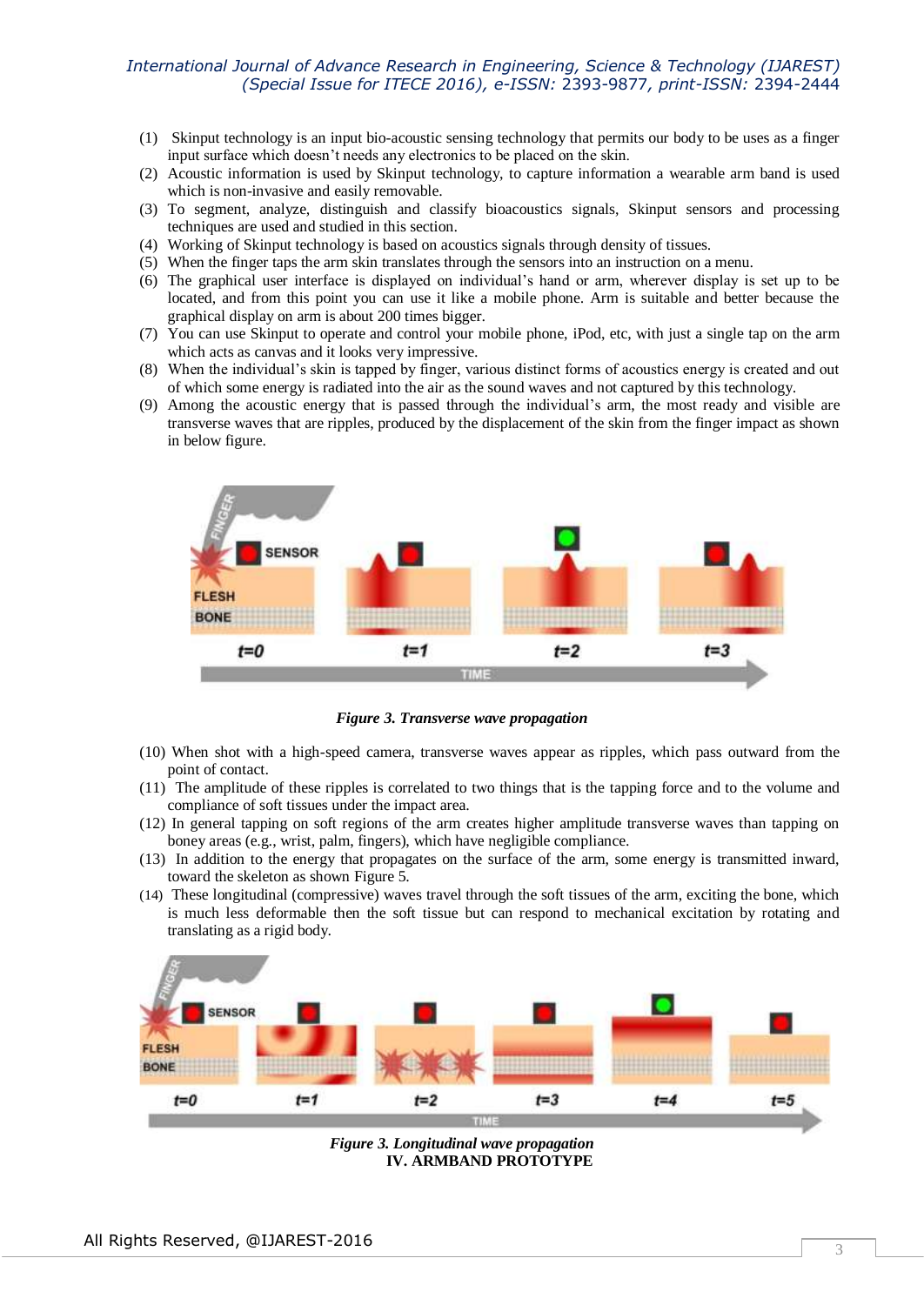There are two different forms of waves, former known as transverse waves which moves directly on the surface of the arms and later longitudinal waves which moves in and out of the bones through soft tissues and these mechanisms can carry energies at different frequencies and over different distances. The belief says that important role is played by joints in making tapped locations acoustically unique. Ligaments hold the bones together, and joints often indulges extra biological structures such as fluid cavities which makes joints to behave as acoustic filters.

The design of novel technique, wearable sensor for bio-acoustic signal acquisition as shown in following figure depicts an analysis approach that enables our system to resolve the location of finger taps on the body.



*Figure 5. A wearable, bio-acoustic sensing array built into an armband and prototype armband.*

Final prototype, as shown in above figure consists of two arrays of five sensing elements; indulge into an armband form factor. The upper sensor package was turned to be more sensitive to lower frequency signals, as these were more prevalent in fleshier areas. Conversely, lower sensor array was tuned to be sensitive to higher frequency signals, in order to capture signals transmitted through then denser bones.

In this prototype system, a Mackie Onyx 1200F audio interface was employed to digitally capture data from the ten sensors. This was connected via Fire wire to a conventional desktop computer, where a thin client written in C interfaced with the device using the Audio Stream Input/ Output (ASIO) protocol.

Skinput technology combines three modules which are microcontroller, bioacoustics sensors and Bluetooth. Acoustic Sensors are used to catch the vibrations produced after tapping; Microcontroller is used to processes the data and Bluetooth module to transmit the data to phone and an Android phone. As per need, consider person is wearing armband and wish to use music player of mobile and there are four different input positions on his graphical interface that is hand for playing, pausing, forward and reverse operations, then he just need to tap on his skin.

When finger tapping is done, some acoustics energy is produced. These acoustics waves are distinct in amplitude and frequency in different locations. Frequency of vibrations produced due to tapping are in range of 25Hz to 78Hz i.e. lower frequency range. Those ripples are captured by bioacoustics sensors which are mounted on armband.

This armband is connected to the micro-controller which has the Bluetooth module interface with it. With the help of Bluetooth module the controller is connected with mobile devices (android phone). So if individual taps on first location, play operation of music player gets activated in mobile. Similarly for second, third and fourth locations pause, forward and reverse operation will be executed.



#### *Figure 6. Block Diagram*

First block is acoustic sensor array, mounted on armband. Individual has to wear this armband for capturing the acoustics signal produces after tapping on hand. Here Minisense 100 vibration sensor array can be used which is sensitive to low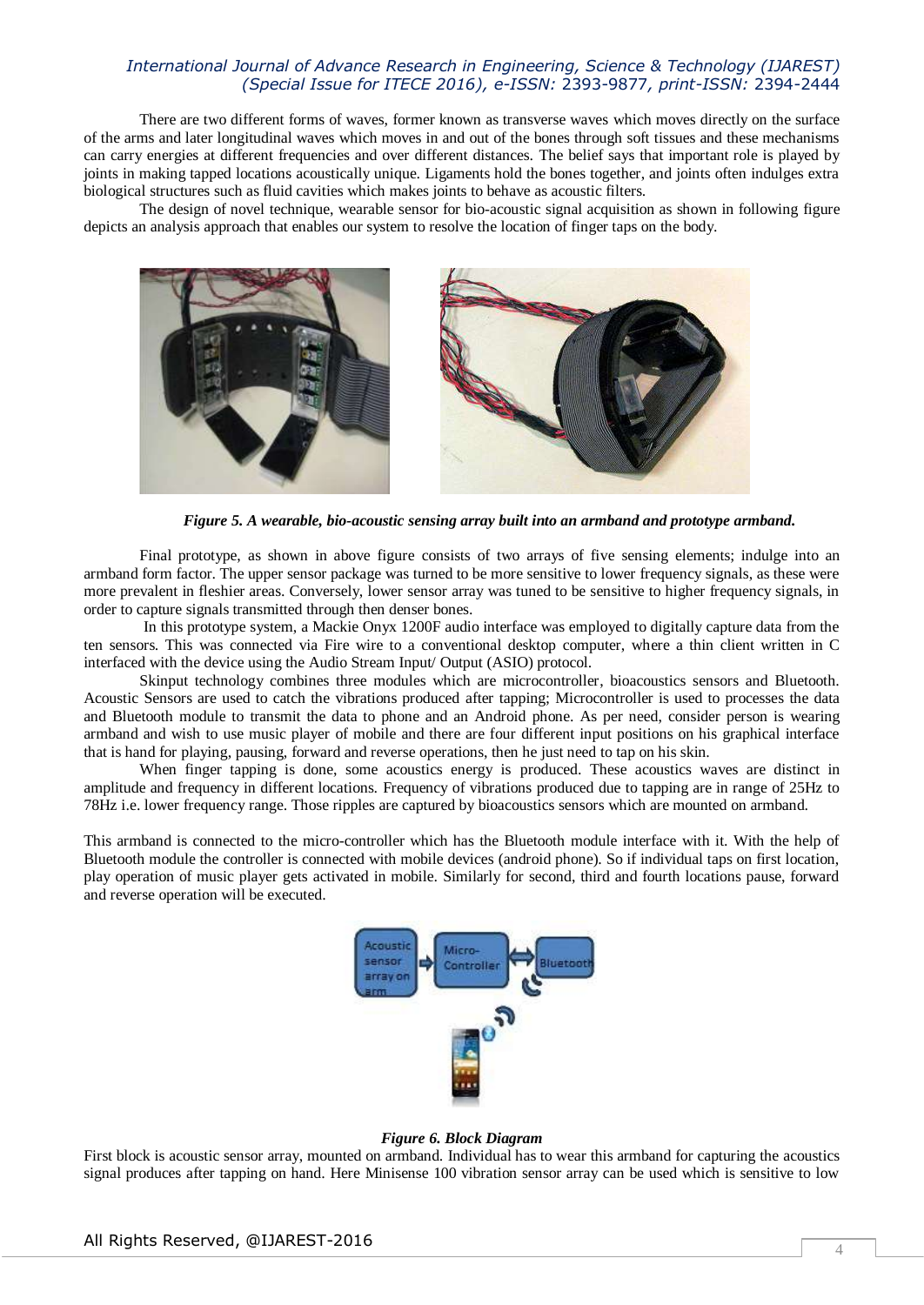frequency range and produces analog output after vibrations are created. Then analog output should be converted into digital and it should be deposited in microcontroller.

Support Vector Machine distinguishes the data and put into specific category which gives knowledge about, on which location the finger tapping is done. Bluetooth act as a medium between micro-controller and cell phone. So just tapping on hand, individual can control any mobile application and in our case music application is there.

If we tap on 1st location of arm, the play operation is performed in mobile. Similarly for 2nd, 3rd and 4th locations we have given pause, forward and reverse operations respectively. For interfacing cell phone with the microcontroller, an android application in the cell phone is necessary.

# **V. MORE THAN TOUCH**

Individual's skin is somewhat distinct from off body touch surfaces, creating up a new and more unexplored interaction space or canvas. The properties of various skin-specific input modalities can be analyzed and conclude on what kinds of gestures are performed on skin, and also analyze what are input locations that can be preferred. As human skin is stretchable, it permits for extra input modalities, such as pulling, pressing and squeezing. This maximizes the input space for on-skin interactions and allows more different forms of interaction, for instance numerous different gestures.



*Figure 6: Input modalities: (a) touch, (b) grab, (c) pull, (d) press, (e) scratch, (f) shear, (g) squeeze and (h) twist.*

The flexible nature of skin not only allows touching, but also permits for various input modalities such as pulling, shearing, squeezing, and twisting. Human skin is capable of sensing various levels of contact force, which enables pressing. Lastly, the physiological properties of the touching finger or hand further add to the expressiveness, touch can be performed with the fingernails, resulting in scratching, or the full hand can enclose another body part resulting in grabbing. The resulting set of eight modalities as shown in Figure 6. These modalities are ranging from onsurface interaction to intense skin deformations. More complex gestures, e.g. rubbing or shaking, can be performed by using these basic input modalities. Note that these modalities are defined from a user perspective and not from a technology-centered one.

#### **VI. Applications**

- (1) We can play music, while walking and jogging.
- (2) Playing games, Mobile, Browser system
- (3) By simply tapping her or his own arm, user can send text messages.
- (4) The Skinput system could display an image of a digital keyboard on a person's forearm.